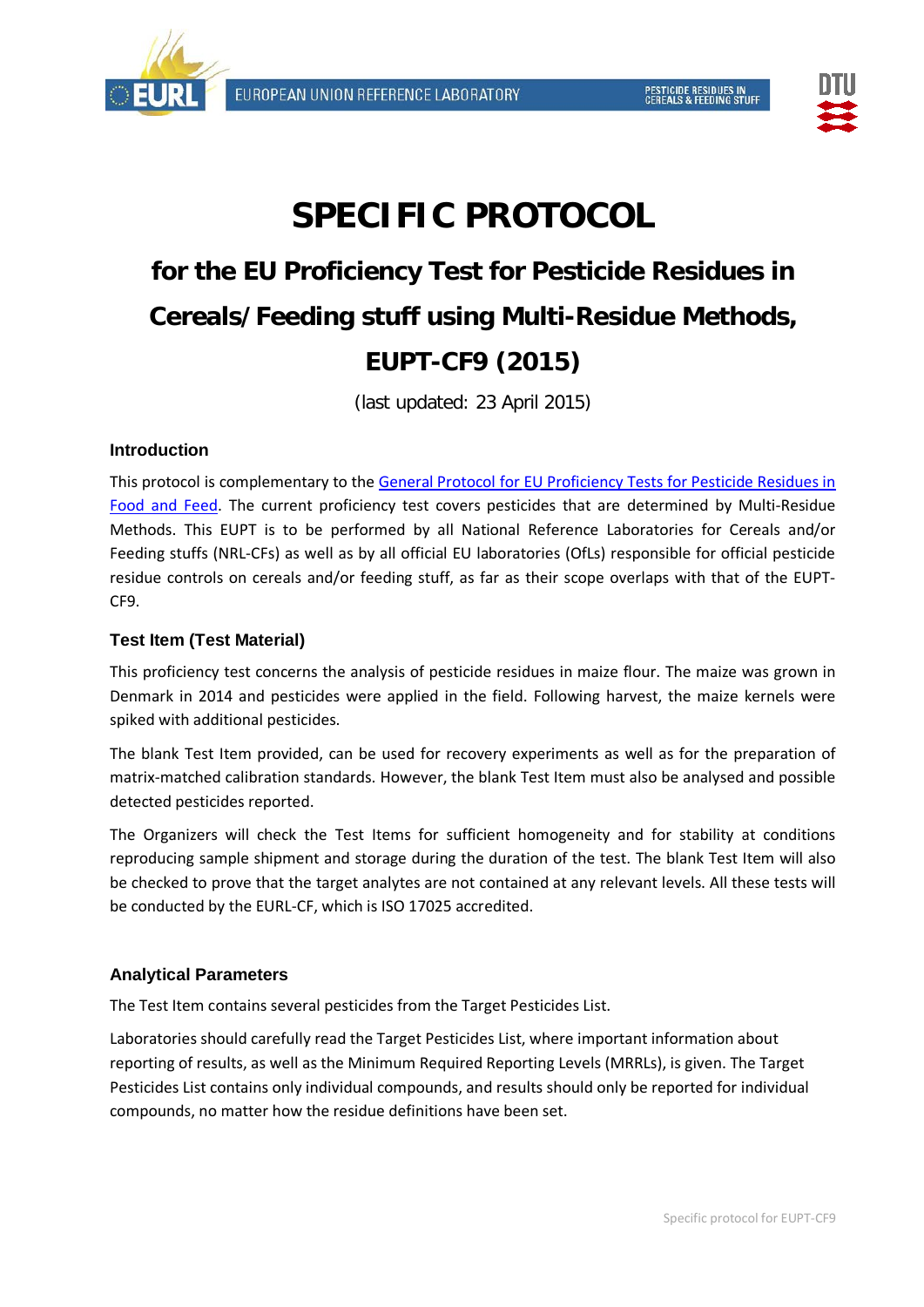The MRRL values will be used to help identify false positive and false negative results and for the calculation of z-scores for false negatives.

#### **Amount of Test Item**

The participants will receive:

- approximately 125 g of maize flour Test Item with incurred and spiked pesticides and
- approximately 125 g of blank maize flour Test Item.

#### **Shipment of Test Items**

The Test Items are planned to be shipped on 20 April, 2015.

Test Items will be shipped frozen and packed in thermo-boxes together with a freezer block. The organisers will aim to ensure that all participating laboratories will receive their shipments on the same day. Prior to shipment a reminder will be sent to the participating laboratories by e-mail.

Laboratories must make their own arrangements for the receipt of the package. They should inform the Organiser of any public holidays in their country/city during the week of the shipment, and must make the necessary arrangements to receive the shipment, even if the laboratory is closed.

#### **Instructions on Test Item Handling**

Once received, the Test Items should be stored deep-frozen (at -18°C or less) before analysis to avoid any possible deterioration/spoilage and to minimize pesticide losses. The Test Items should be mixed thoroughly, before taking the analytical portion(s).

All participants should use their own routine standard operating procedures for extraction, clean-up and analytical measurement and their own reference standards for identification and quantification purposes. Considering the available amount of Test Items, laboratories employing methods requiring large analytical portions are advised to scale them down.

The homogeneity tests will be conducted using 5 g of Test Item in all cases. As sub-sampling variability increases with decreasing analytical portion size, sufficient homogeneity can only be guaranteed where participants employ sample portions that are equal or larger than the ones stated above.

#### **Results Submission Website and Deadlines**

Sample receipt acknowledgement, analytical results and method information are to be submitted via the **EUPT-CF9 [Result Submission Website.](http://pesticides.food.dtu.dk/cf)** Links to this can be found on the EURL-CF webpage: [http://www.crl-pesticides.eu/docs/public/tmplt\\_article.asp?LabID=400&CntID=961&Theme\\_ID=1&Pdf=False&Lang=EN.](http://www.crl-pesticides.eu/docs/public/tmplt_article.asp?LabID=400&CntID=961&Theme_ID=1&Pdf=False&Lang=EN)

The website will be accessible from 21 April 2015. The webpage contains a link to specific instructions on how to enter the data in the result submission website.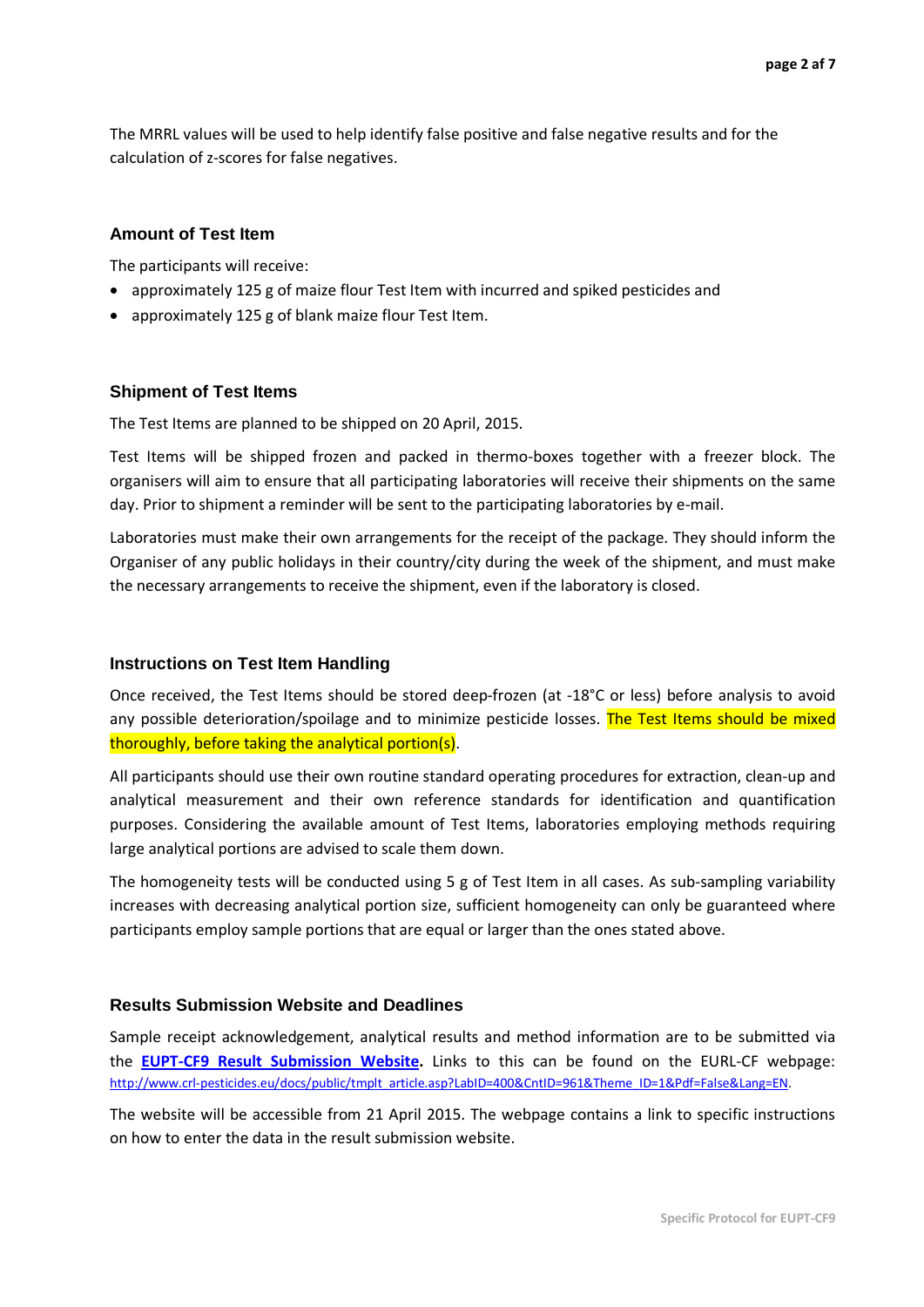To access the data submission forms, participants must use their unique login data (username and password). **Username and password will be email to the participants on 17 April**.

To access the data submission forms participants must use their unique login data (username and password), which will be sent by e-mail on 17 April 2015.

The labs can fill in the sub-pages at different stages/sessions. Remember to save the data of each page before leaving it.

**The deadline for result submission is 19 May 2015 at 13.00 CEST.**

#### Test Item Receipt and Acceptance - Subpage 0

Once the laboratory has received the Test Items it must report to the organiser, via the **[EUPT-CF9 Result](http://pesticides.food.dtu.dk/cf)  [Submission Website,](http://pesticides.food.dtu.dk/cf)** the date of receipt, the condition of the Test Item, and its acceptance. The deadline for acceptance is the 24 April 2015. If the laboratory does not respond by this deadline, the Organisers will assume that the Test Items have been received and accepted.

**If participants have not received the Test Items by the 24 April 2015 at noon, they must inform the Organiser immediately by e-mail** [\(eurl-cf@food.dtu.dk\)](mailto:eurl-cf@food.dtu.dk).

#### Reporting Qualitative and Quantitative Results - Subpages 1 and 2

To report their results, laboratories must access the **[EUPT-CF9 Result Submission Website](http://pesticides.food.dtu.dk/cf)**.

Deadline: All results must be reported on the online result submission website by 19 May 2015 at 13.00 CEST. The website will NOT be accessible for result submission after this date and time, and any results reported after the deadline will not be included in the statistical treatment, or in the final report.

#### Results should **not** be reported where a pesticide

- a) was not detected,
- b) was detected below the RL (Reporting Limit) of the laboratory, or
- c) below the MRRL.

Results reported as <RL will be considered as "Not Detected".

Significant Figures:

Residue levels <0.010 mg/kg;

to be expressed by two significant figures (e.g. 0.0058 mg/kg).

Residue levels ≥ 0.010 mg/kg;

to be expressed by three significant figures, e.g. 0.156, 1.64, 10.3 mg/kg.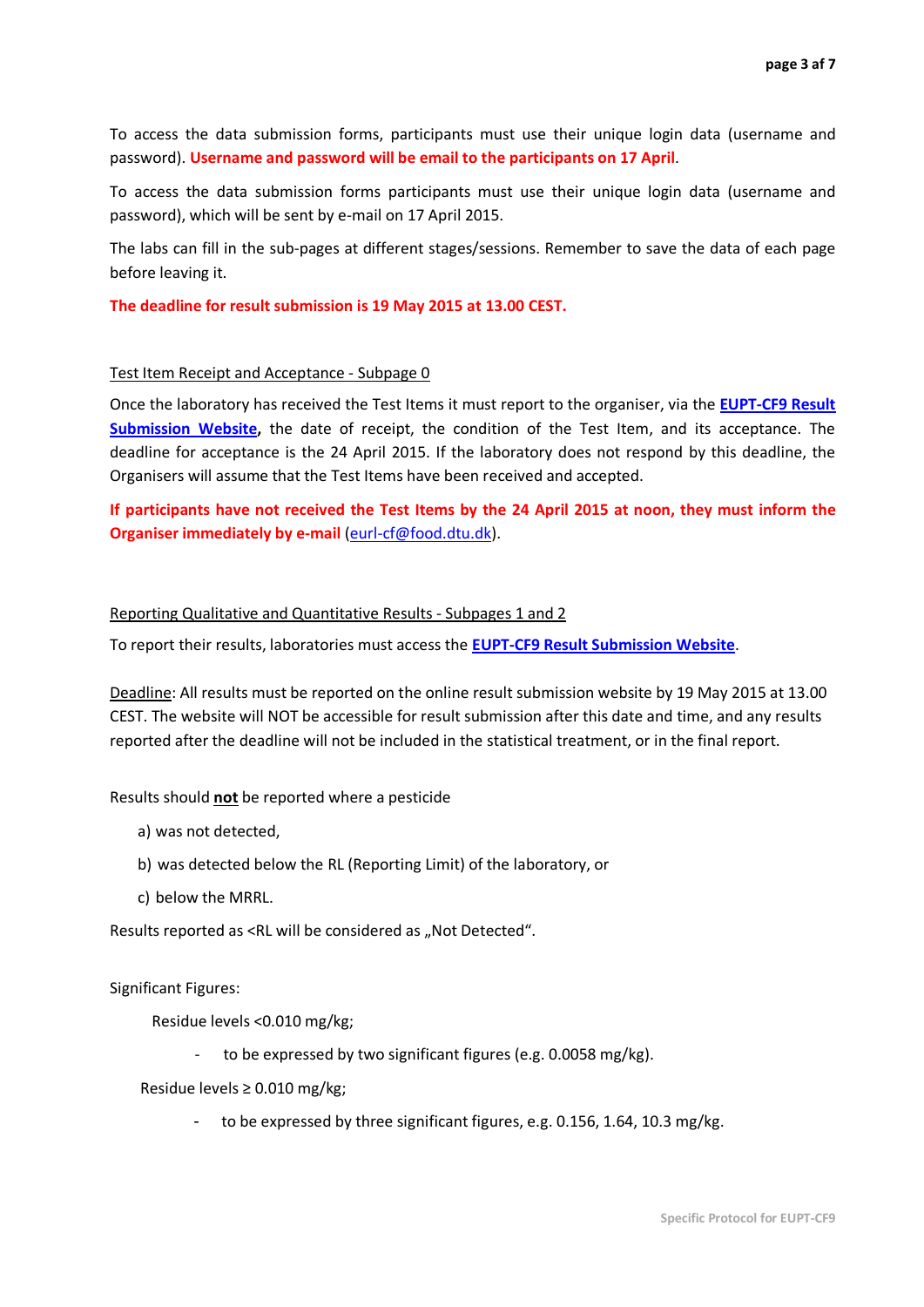The following fields will be available for reporting the quantitative results:

- **"Concentration in mg/kg":** here you should fill in the results that you would report in your routine work. That means, the recovery-corrected result should be reported, if it reflects the normal procedure in your lab, otherwise the non-recovery-corrected result should be reported.
- "Conc. in blank in mg/kg": any concentration values of pesticides from the Target Pesticides List you will determine in the blank (even at levels below the MRRL), you can enter here.
- **"Experience with this compound".** Use the dropdown-menu to indicate how many years you have analysed for this compound using the method applied in this EUPT.
- **"Is your result recovery-corrected?":** Please specify whether the result was recoverycorrected and what kind of recovery-correction via the dropdown-menu.
- **"Recovery figure (in %)":** Here, labs can report any recovery figures (in %) obtained for the analyte in question. If a recovery factor was used to correct the result, the recovery figure (in %) used for the calculation MUST be reported.

Additional information on how each recovery figure was derived will be asked in separate fields.

#### Reporting Information on Analytical Methodology - Subpage 3

All laboratories are requested to provide information on the analytical method(s) they have used via the **[EUPT-CF9 Result Submission Website](http://pesticides.food.dtu.dk/cf)**. The laboratories are asked to thoroughly fill in this important information in order to minimize the administrative burden of collecting this information at a later stage.

#### Reporting missing information after result submission deadline – Subpage 4

In case of false negative results the affected laboratories will be asked to provide details on the methodology used after the deadline for result submission. This can be done by accessing subpage 4 within the **[EUPT-CF9 Result Submission Website](http://pesticides.food.dtu.dk/cf)**. This subpage will be accessible from 25-27 May 2015.

**If no sufficient information on the methodology used is provided, the Organiser reserves the right not to accept the analytical results reported by the participant.**

#### **Follow-up actions**

According to Art. 32 1b of Regulation (EC) No 882/2004, underperformance of any NRL-CF in comparative testing will be followed by EURL-CF.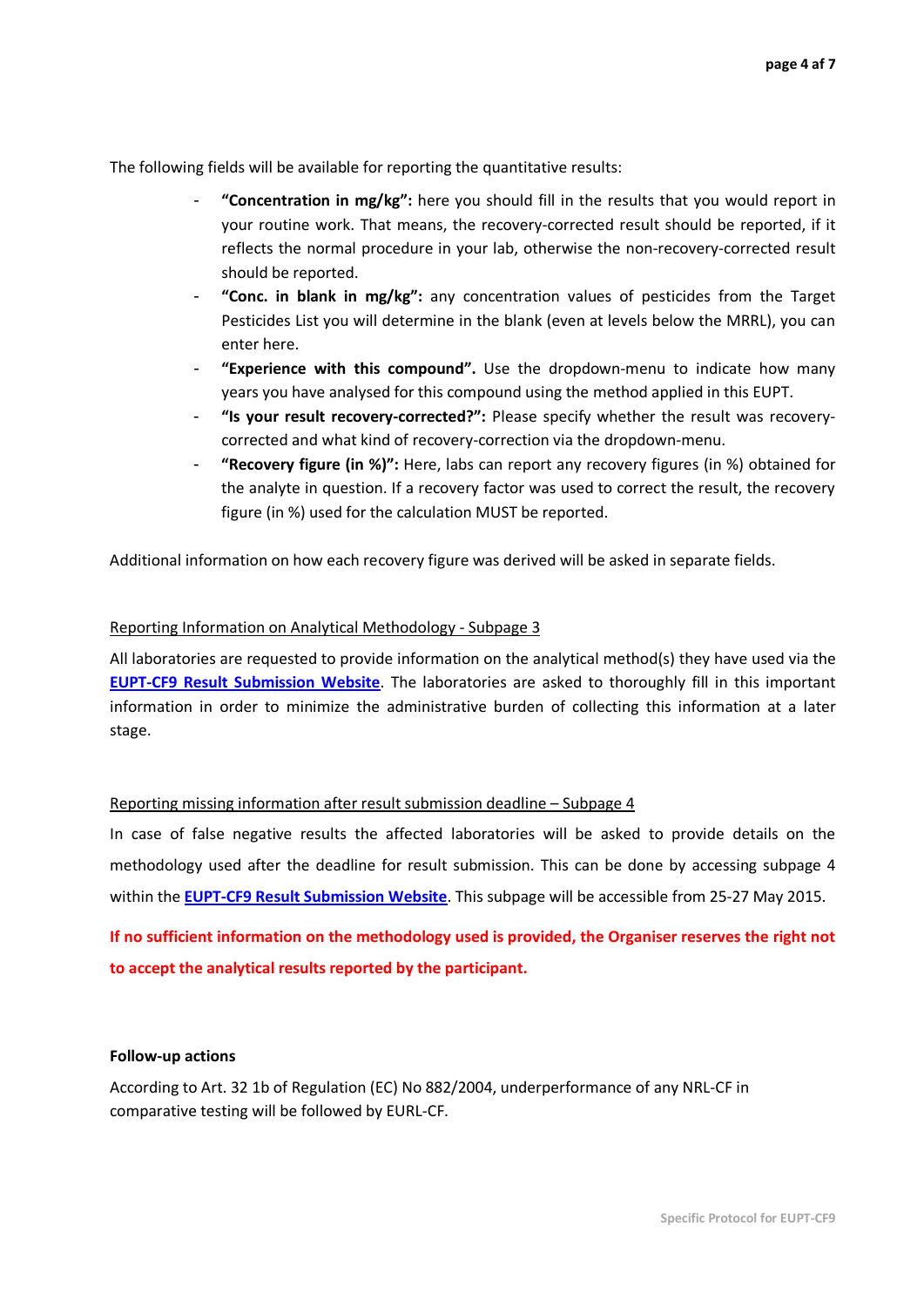#### **Documents**

All documents relating to EUPT-CF9 can be found in the EURL-Document Repository [\(CIRCA/FIS-VL\)](http://fis-vl.bund.de/Public/irc/fis-vl/Home/main). Links to the documents can be found in the [EUPT–CF9](http://www.eurl-pesticides.eu/docs/public/tmplt_article.asp?LabID=400&CntID=961&Theme_ID=1&Pdf=False&Lang=EN) Website.

## **Calendar**

| <b>Activity</b>                                                                        | <b>Dates</b>                |
|----------------------------------------------------------------------------------------|-----------------------------|
| Announcement<br>Calendar<br>Target Pesticide List                                      | January 2015                |
| <b>EUPT-Registration Website</b>                                                       | 9 February 2015             |
| Deadline for registration                                                              | 20 March 2015               |
| <b>Release of Specific Protocol</b>                                                    | 7 April 2015                |
| Distribution of Test items                                                             | 20 April 2015               |
| Deadline for Receipt and Acceptance of Test Materials                                  | within 24 hr on receipt     |
| Deadline for Result Submission                                                         | 19 May 2015<br>at 13.00 CET |
| Deadline for submission of additional method information for<br>false negative results | 26 May 2015                 |
| Preliminary Report (only compilation of results)                                       | 26 June 2015                |
| <b>EUPT Evaluation Meeting</b>                                                         | <b>July 2015</b>            |
| <b>Final Report</b>                                                                    | December 2015               |

#### **Participation Fees**

For participating laboratories from the EU, EU-candidate states and EFTA states the participation fee will be

•  $175 \text{ } \in$ 

The participation fees for laboratories from third countries:

 $\bullet$  350 €

For further information, visit this website [www.eurl-pesticides.eu](http://www.eurl-pesticides.eu/)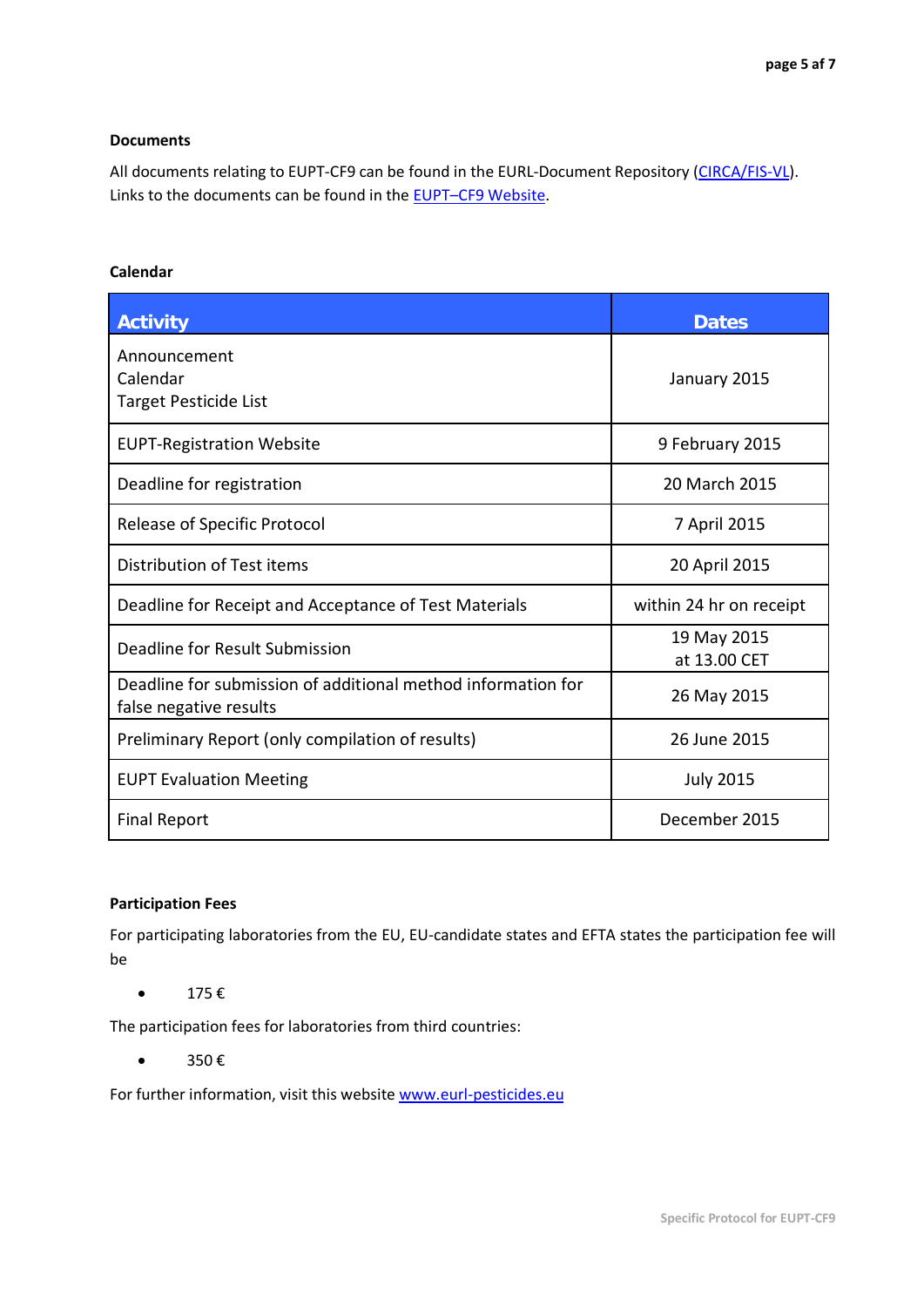#### **Delays in Payment**

The participants will receive an invoice from DTU. The invoice will be sent by ordinary mail. The terms of payment are 30 days net. After this deadline reminders will be sent. From the second reminder onwards an administration fee of DKK 100.00 excluding VAT (ca. 13 €) will be charged per reminder.

Any questions concerning invoices must be directed to Peter Dahm-Jappe at the financial department [pdahm@adm.dtu.dk.](mailto:pdahm@adm.dtu.dk)